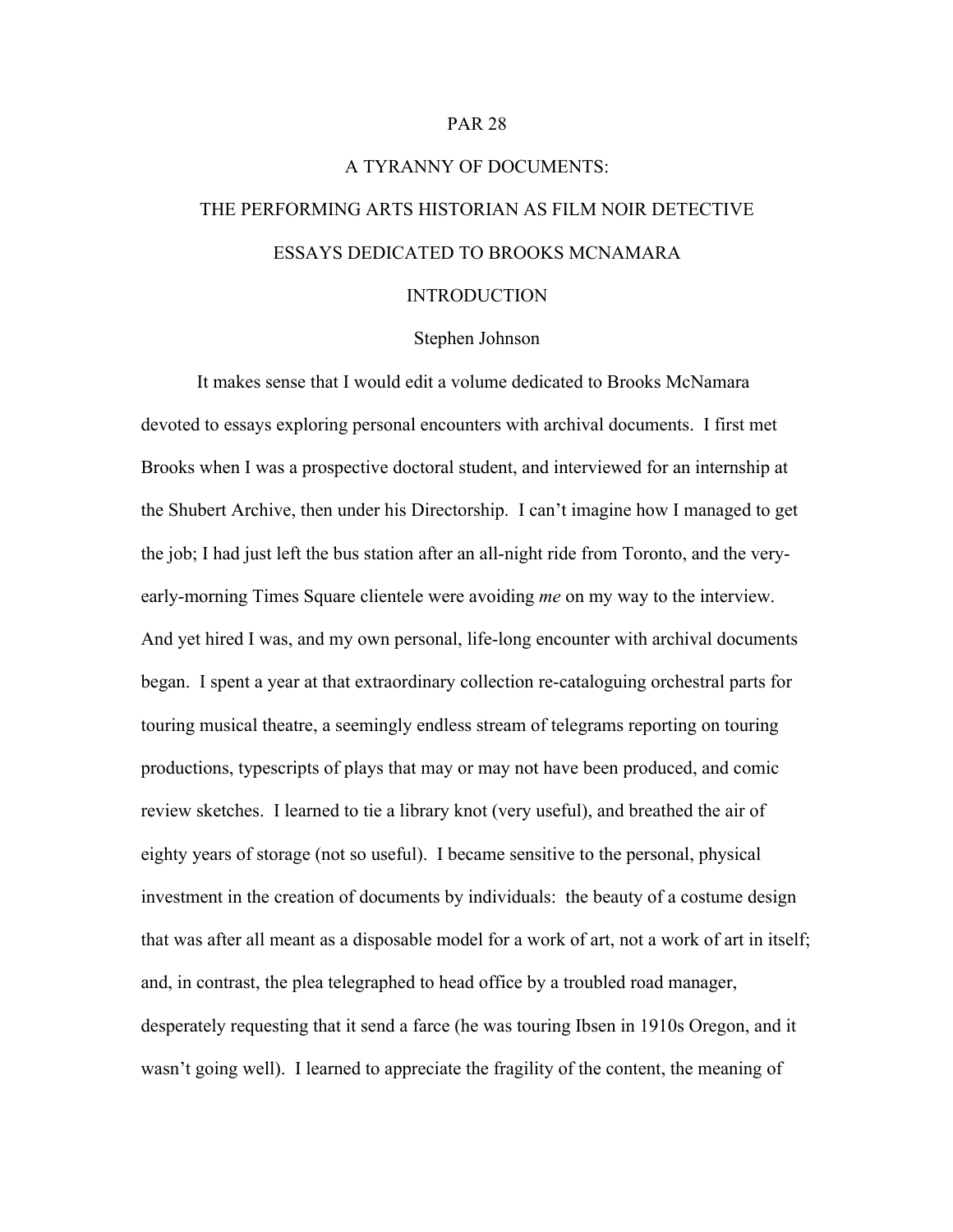which seemed so easily lost—revue sketches that were no longer funny, lyric references to long-forgotten once-important events. I also learned to appreciate the physical qualities of archival work, something incomprehensible to the uninitiated, but palpable to all the contributors to this volume—the texture of the paper, the smell of dust and disintegrating film stock, and most particularly the aura of a material object that is as physically precarious as the event to which it bore witness was ephemeral. Of course Brooks McNamara, as a Professor of Performance Studies at New York University, did much more for me. He was teacher, thesis supervisor, mentor—he and his wife Nan even loaned me the only furniture I had, during my first year of study, that wasn't scrounged from the streets. But the job at the archive had the greatest effect.

The "call" sent out for this volume provides its name. It is an old conceit that historians are detectives in the archives, following the "clues" to solve a "case." If polled, I have no doubt historians would provide a greater-than-average percentage of detective fiction enthusiasts. But that being the case, few "cases" are resolved neatly and sometimes (often?) the historian is less Hercule Poirot than Mike Hammer in, for example, the late baroque film noir *Kiss Me, Deadly* (1955; dir. Robert Aldrich). Poor Mike, in that narrative, doesn't really understand the case, or why he's on it, but he can't stop following the clues because he's obsessed with the idea that there is something very important out there to find—"the Great Whatsit." He encounters wealthy playboys, opera lovers, foreign powers, corrupt coroners caring for corrupt bodies, atomic power, and Emily Dickinson—and he's ill prepared for any of it. The clues, the case, the victims and the "perps" all tyrannize him. But he is obsessed, so he blunders through, fists flying. This, sometimes, is what our research is like.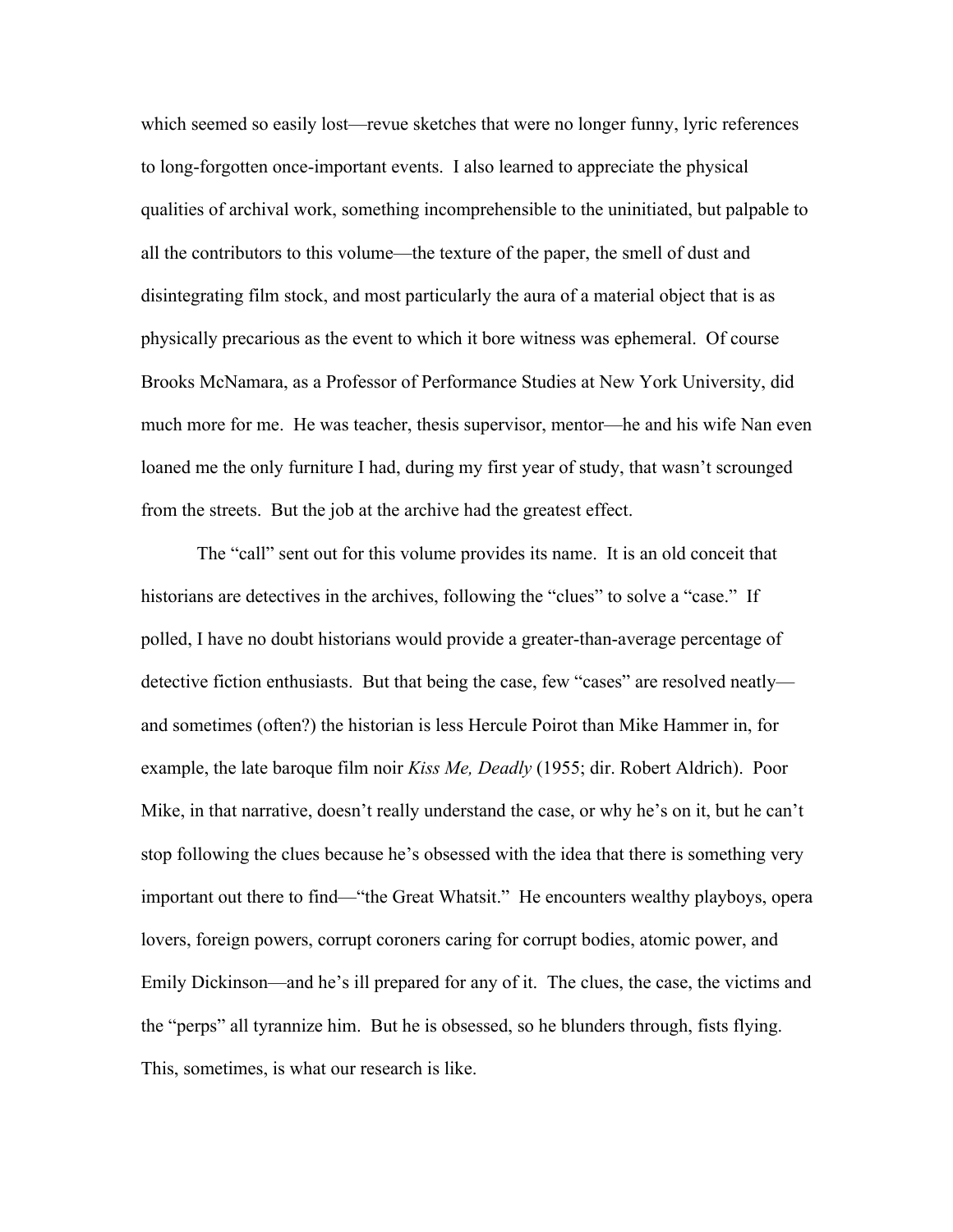I understand this engagement in terms of that area of historiography called microhistory, which calls for a close re-examination of individual documents and events, questioning the preconceptions with which we approach them, looking among them for what has been called the "opaque document" or the "exceptional normal," the document or piece of information that clearly exists as a clue to the meaning of the event we are trying to understand, but just as clearly flies in the face of the easy answer.<sup>1</sup> It is history, as Thomas Postlewait (a contributor to this volume) usefully notes, "in the Chekhovian mode"—referring to:

"that microhistorical moment in Chekhov's *The Cherry Orchard* when that mysterious string breaks, sounding over the landscape. A ripple in time? A rupture? Something happened, but what? After a pause, the events of the play continue as if nothing had occurred, and yet, when viewing the play, we cannot but wonder about that mysterious sound. And we must speculate on its meanings, despite lack of evidence."ii

Postlewait elaborates on this "mode" in his indispensable *Introduction to Theatre Historiography*, calling to our attention its pitfalls as well as its advantages, and the importance of negotiating always between the close examination of particular documents and the variety of contexts within which they must be understood. Both the evocation of how we engage with documents, and the caution with which we should temper this engagement, describe the tenor of the essays in this volume.<sup>iii</sup>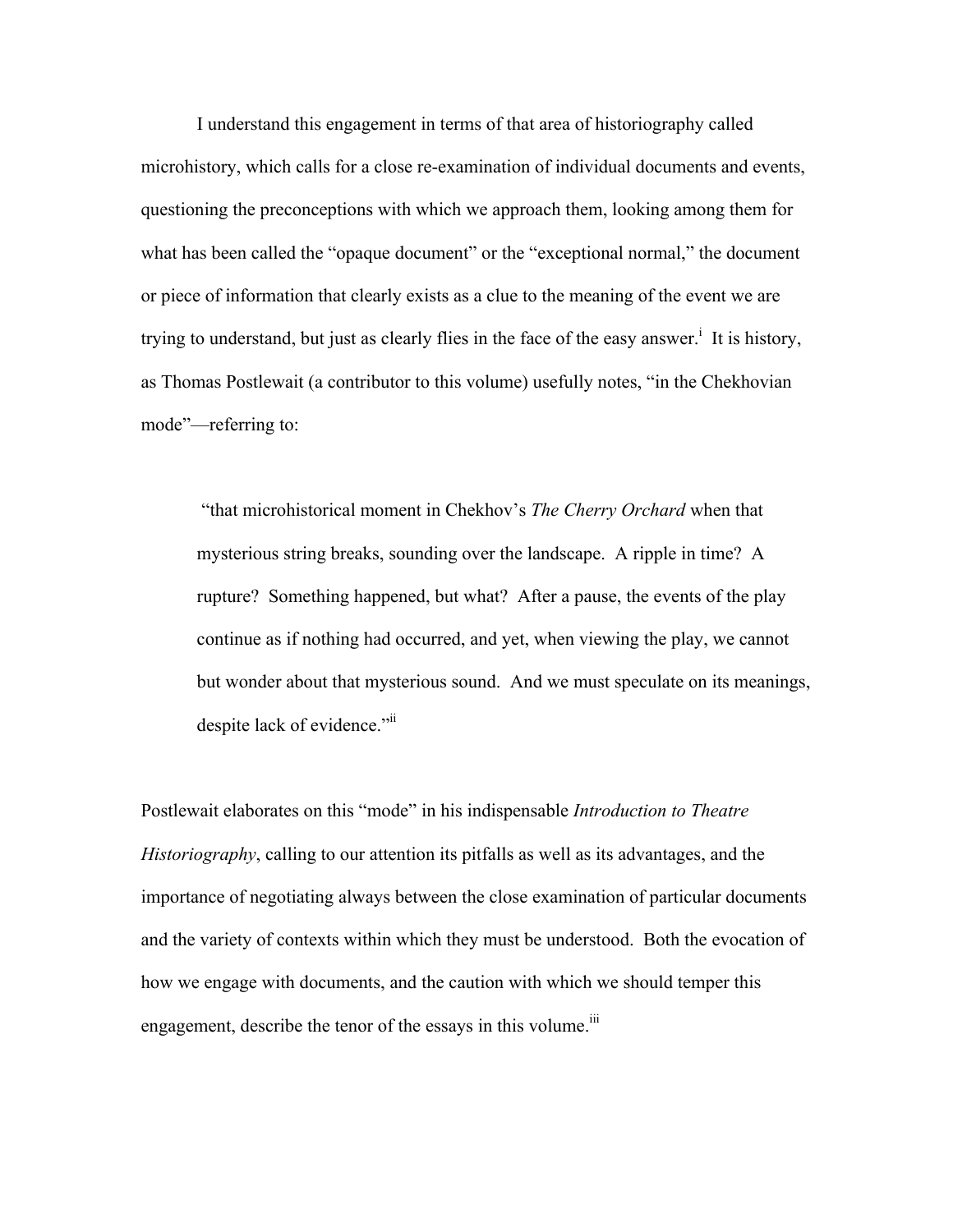The direction given to contributors was this: to focus on a personal experience with a "tyrannical" document from the archive, a document that would not allow for an otherwise apparent conclusion, that flew in the face of the evidence, or that carried embedded in it some aspect of the event that was incomprehensible, no matter how much additional research was brought to bear on it. Contributors were asked to reflect on the difficult balance sought among and between the historian's respect for documentary evidence, the need to generate significance from it, and the natural-but-dangerous tendency to smooth out the rough edges of evidence. For the historian and archivist of the performing arts those problems are intensified. It is one thing to examine the documents pertaining to a battle, an epidemic, or a famine; the effects of the event were palpable, measurable in some sense. It is quite another thing to try to read a document representing the detritus of a performance, the effects of which are far more difficult to measure. An audience is moved, and minds are changed forever.

In this volume you will find engagements with documents from late medieval Russia to the present-day digital cloud, referencing a broad range of performances, from commedia dell'arte to burlesque revival, from  $18<sup>th</sup>$  century opera to South African drag, from *Mazeppa* to the desperate, life-or-death miming of a lost arctic explorer. You will find a range of writing styles here as well, including some engaged explicitly with the idea of the detective in manner and tone—cold cases, femme fatales, deep mysteries, trick endings and red herrings—and some more personal, more elegiac, lamenting the loss of certainty, the passage of time, the disintegration of any links to the ephemeral event. There is a good deal of hard-boiled detective work in this volume, invoking and interrogating the most recent scholarship in the field; and there is also poetry.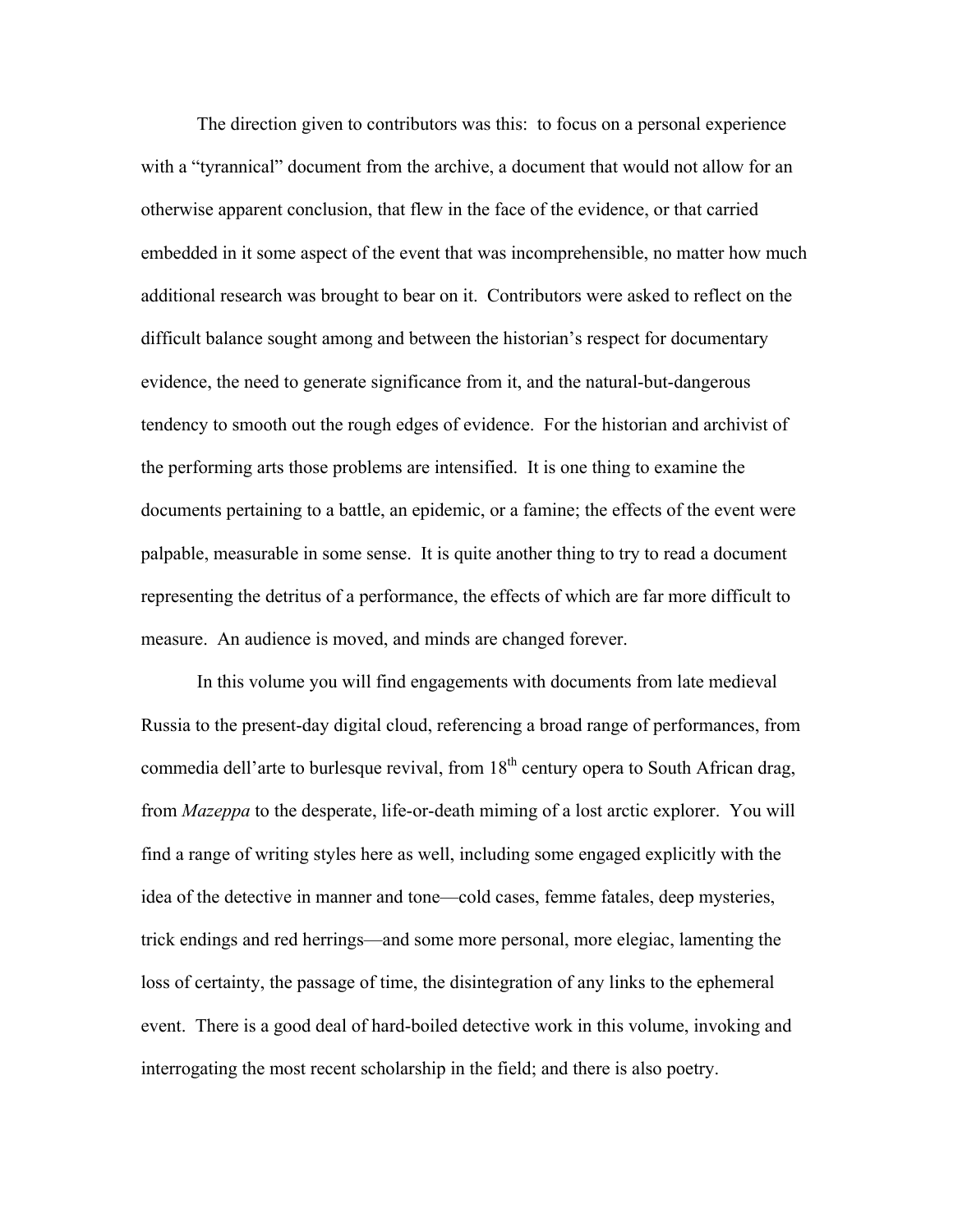This volume draws together scholars and archivists specializing in theatre, film, dance, music, and popular and cultural performance, representing a cross-section of the academy from graduate students to some of our most recognized scholars and archivists emeritus. This is all as it should be in a volume dedicated to Brooks, who dealt as easily—and democratically—with those at the beginning of their careers as with seasoned "pros," with any and all attitudes toward the serious study of performance, with any and all potential audiences, and with the broadest possible definition of the discipline. For Brooks—to borrow, as he would have, a phrase from popular advertising—"there is no box."

The first person singular is the voice of choice in these essays, representing personal relationships with documents that, certainly in my reading of them, resonate with one another. You will find here discussions of:

- documents that should exist but do not (Frick), and that should not exist, at least not where they have been found—and yet there they are (Schweitzer, White)
- documents that—intentionally and unintentionally, through polemic, parody, or caricature—obscure their own capacity to provide tangible evidence about performances and performers (Hill, Scott, Smith, Fern)
- documents that are more than usually tempting to accept at face value, because if we do so the event is easier to understand, and more narratively satisfying (Sperdakos, Riley, Bryan)
- documents with information so inconsequential as to seem unworthy of attention, but that might—just might—in fact carry evidence of a relationship that will all but "close the case" (Hughes, Solomon, Harris)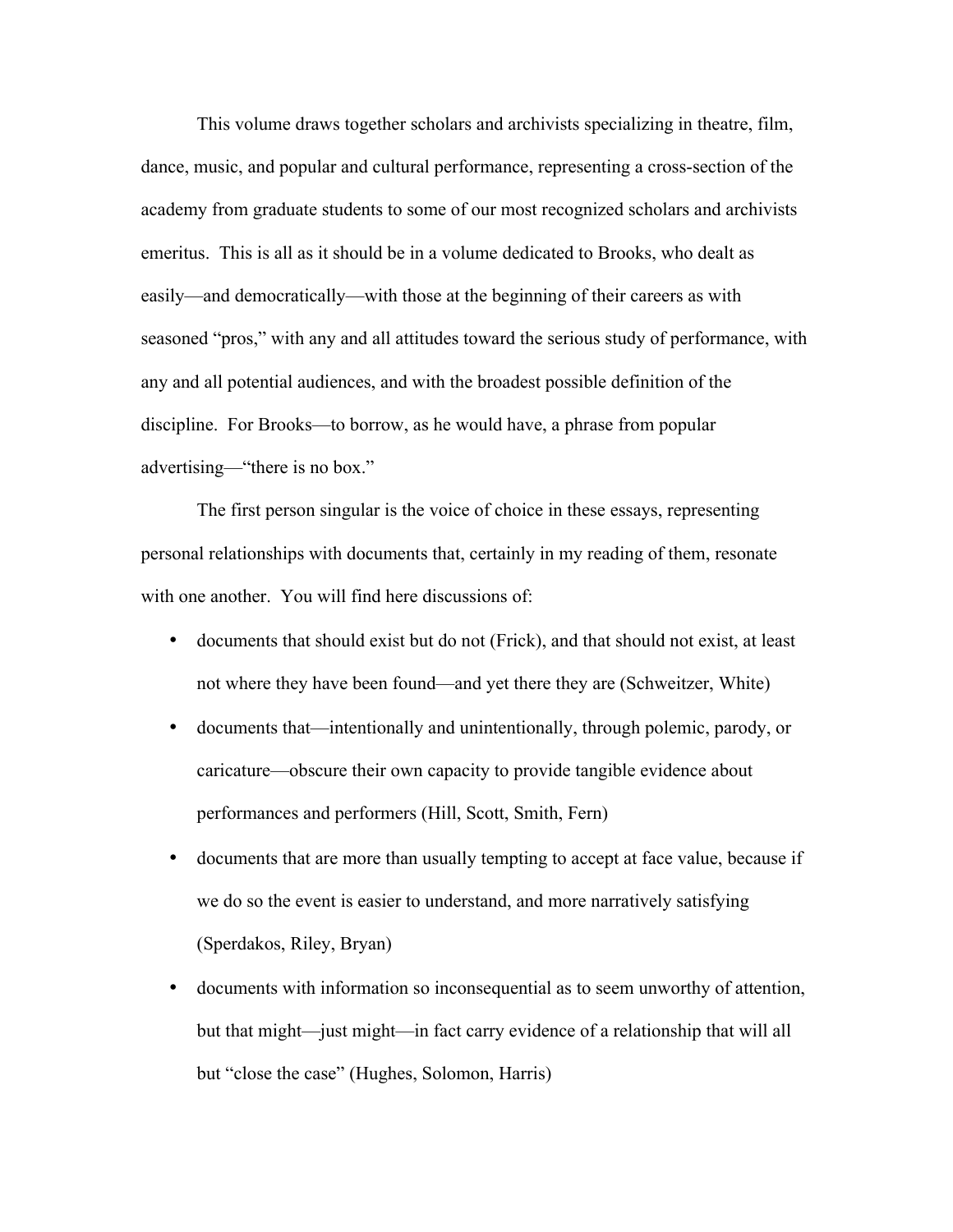- documents created by individuals whose relationship with the events in question seem unusually troubled—or unusually accepting (Curley, May, Venning) Here are researchers:
- who discover uncharacteristic documents in unusual places, and consider the resulting effect on their understanding of events (Donohue, Blum)
- who re-evaluate the manipulations of documents by those who control their creation and dissemination, including the effects of "editing" on the writing of later history (Bovet, Colleary, Postlewait)
- who confront the limitations of extant documents to allow access to the original power of an event (Ghartey-Tagoe Kootin, Davis-Fisch)
- who discover that the most significant aspect of a document, after all, may rest in where it's travelled, and who has touched it (Couch, Bringardner)
- for whom new evidence comes to light that challenges and complicates what the authors thought they already knew (Ryder, Cook)
- who negotiate relationships with the creators and the "care-givers" of archives, in turn altering the way they interpret the documents (Vogt, Turner)
- who return to the evidence after some time, re-examining their own earlier work in the archive (Muse, Cohen-Stratyner), or the work of others (Fitzgerald, Crane), concluding that "cases" are never really "closed"
- who meditate on the physical act of being in the archive, of confronting and manipulating a document, of watching it disappear (Boyle, Harries, Brown)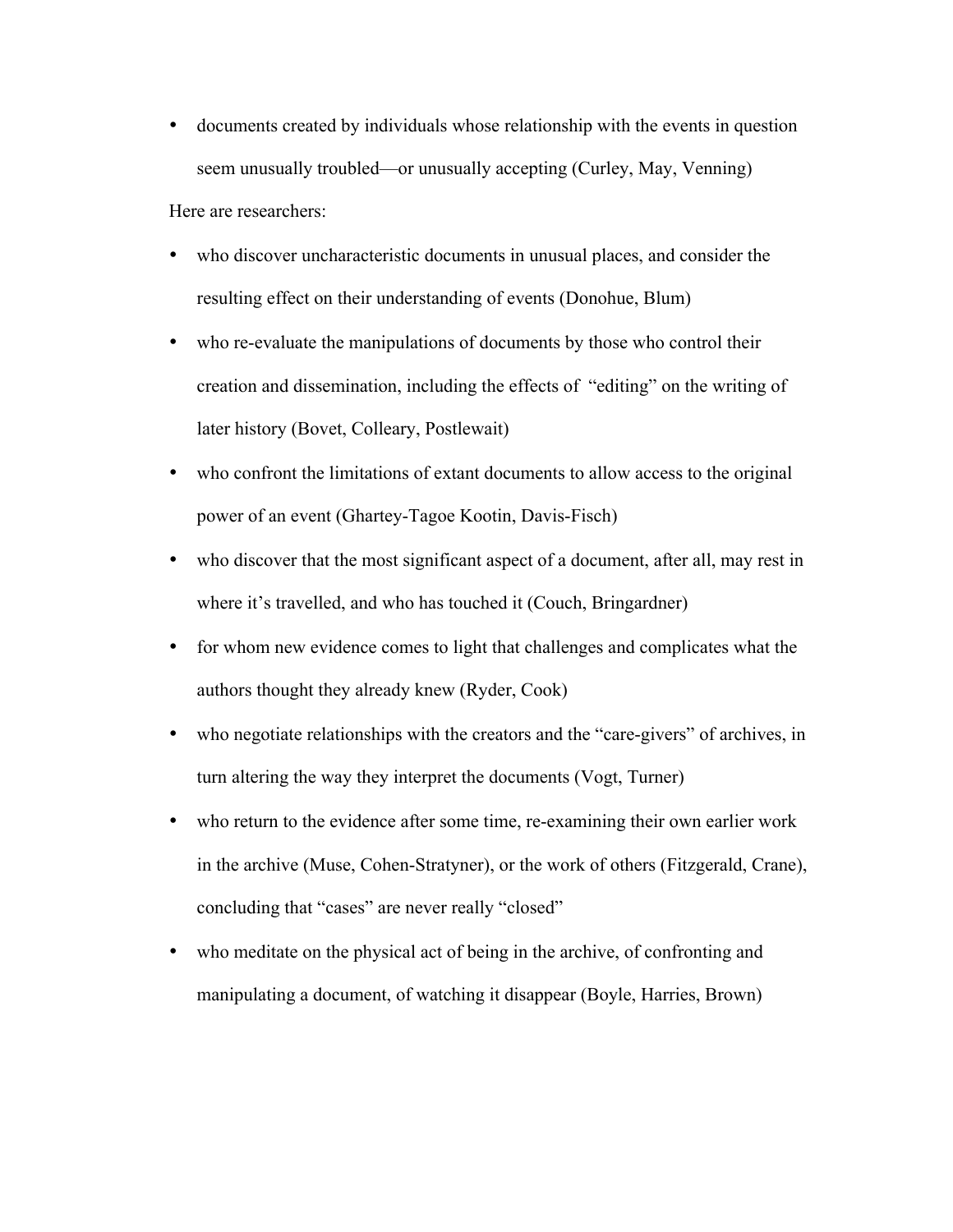• who go that extra distance to understand the way a performance was created, by re-creating the performance, only to discover that the stick won't slap the way it should, or that it simply isn't possible to "ride like Mazeppa" (Stoesser, Mayer)

Of course, even as I attempt to group these essays, I realize that all of them might be mentioned under several categories, and I risk stern emails from contributors; it is at this point that I long for the multiple keyword searches of an on-line publication. Even for the *Table of Contents*, there was no obvious choice. Organizing chronologically by the date of the document gives a sense of the passage of time; but they might just as productively been listed by region, type of document, the attitude of the researcher, or the kind of relationship with the document.

These essays are book-ended. At the outset, Don Wilmeth articulates just why, in fact, we should honor Brooks McNamara in a volume of *Performing Arts Resources*. If you have not been introduced to Brooks, this is your chance; afterwards, you can visit the library and continue the relationship. Odai Johnson provides the *coda*, reflecting eloquently on a number of issues that evoke the subject of this volume, both the tyranny of documents, and the deep sense of love and loss found in the archive. We live with the consequences of people making documents: people who commit deliberate acts of remembering, and of erasure, with a particular agenda in mind; as well as those who commit haphazard, careless and incompetent acts which can mean that we will never know what happened. We can suffer from amnesia; but we can also commit the act with deliberation.

## ENDNOTES